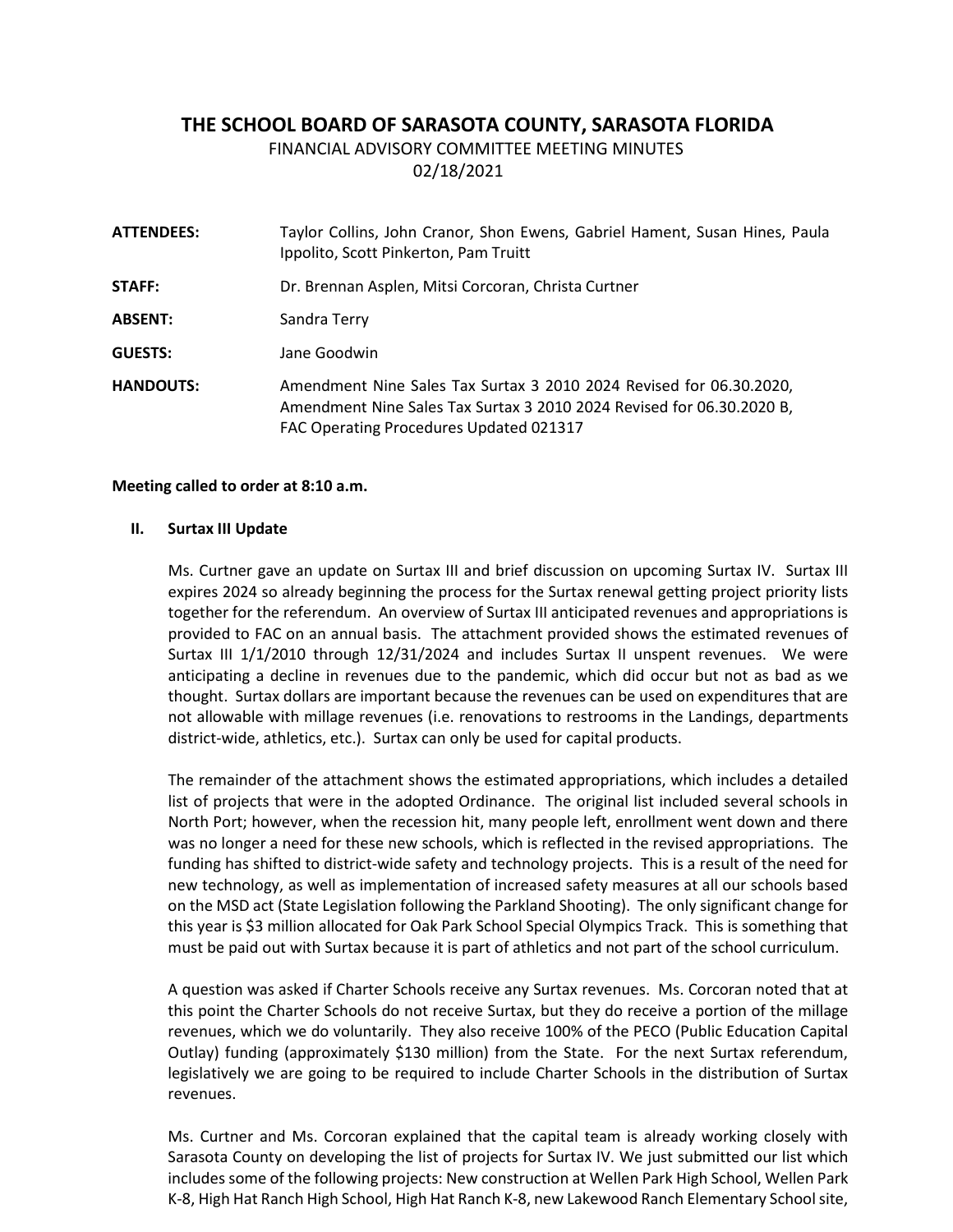Garden Elementary 18 classroom wing addition, standard replacement needs such as HVAC, roofing, chillers, thermal storage, etc.. Another big project on the list continues to be District-wide Technology Improvements. There is also money allocated to equipment and software, bus replacement and portable classrooms lease replacement.

Dr. Asplen briefly discussed how we need to address the capacity issue in our schools. There are several schools that are under capacity, while others are over capacity. This needs to be looked at in detail before we make final decisions on building new schools. In particular, we need to look at implementing new programs in some of our under-capacity schools that could entice families during the school choice period, which would level things out instead of just building new schools.

Dr. Asplen continued with addressing the needs in South County, particularly Venice High School and North Port High School. Venice High School is approximately 200 students over capacity and knowing that it takes about 3 years to build a new school, this needs to be considered when deciding on when to "pull the trigger" on new construction. The one good thing about Sarasota County is that we already have a number school sites ready and available.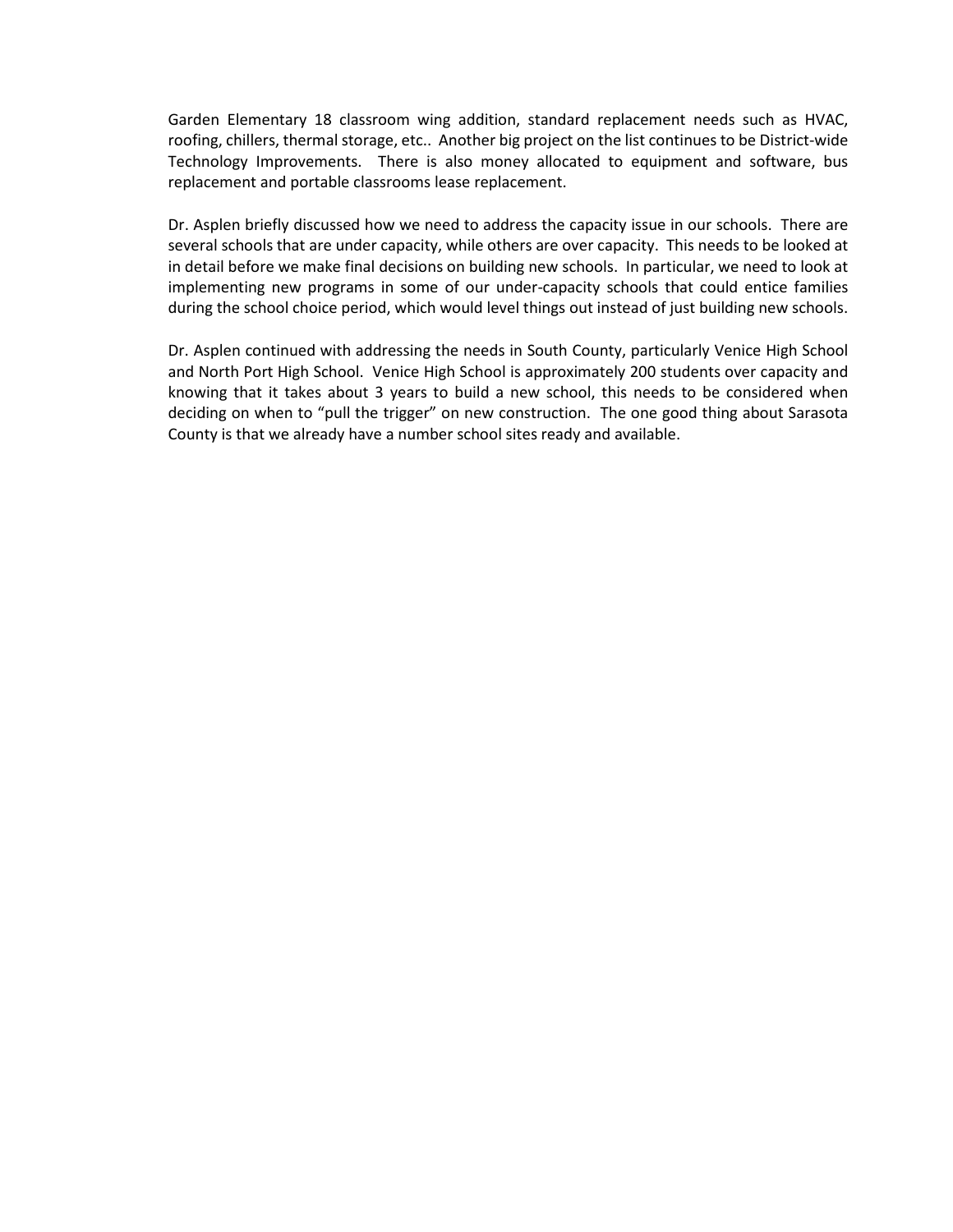## **The School Board of Sarasota County, Florida Sales Tax Surtax III For the Period 1/1/2010 through 12/31/2024 Budget Amendment Number Nine School Board Approved 03/02/2021**

| <b>Account Definition</b>                                                                     | <b>Original Budget</b>                               | <b>Current</b><br><b>Budget</b> | Increase           | <b>Decrease</b>        | Amended<br><b>Budget</b>   |  |  |  |  |  |  |  |
|-----------------------------------------------------------------------------------------------|------------------------------------------------------|---------------------------------|--------------------|------------------------|----------------------------|--|--|--|--|--|--|--|
| Estimated Revenues 1/1/2010 through 12/31/2024 Including Sales Tax Surtax II Unspent Revenues |                                                      |                                 |                    |                        |                            |  |  |  |  |  |  |  |
| Sales Tax Surtax II Unspent Revenues                                                          | \$31,694,317                                         | \$31,694,317                    | \$0                | \$0                    | \$31,694,317               |  |  |  |  |  |  |  |
| Sales Tax Revenue                                                                             | \$341,572,031                                        | \$259,705,398                   | \$1,416,292        | \$0                    | \$261,121,690              |  |  |  |  |  |  |  |
| Interest income                                                                               | \$0                                                  | \$3,491,721                     | \$535,653          | \$0                    | \$4,027,374                |  |  |  |  |  |  |  |
| <b>Total Estimated Revenue</b>                                                                | \$373,266,348                                        | \$294,891,436                   | \$1,951,945        | \$0                    | \$296,843,381              |  |  |  |  |  |  |  |
| Net Increase (Decrease) In Estimated Revenues from Current Budget                             |                                                      |                                 |                    | \$1,951,945            |                            |  |  |  |  |  |  |  |
| Ashton -16 Room Wing Addition (FY13-14)                                                       | Estimated Appropriations 1/1/2010 through 12/31/2024 |                                 |                    |                        |                            |  |  |  |  |  |  |  |
| Bay Haven - Cafeteria, Art, Music Renovations                                                 | \$595,728                                            | \$0                             | \$0                | \$0                    | \$0                        |  |  |  |  |  |  |  |
| (FY10-11)                                                                                     | \$2.051.259                                          | \$4,622,030                     | \$0                | \$0                    | \$4,622,030                |  |  |  |  |  |  |  |
| Booker High School Renovations (FY12-14)                                                      | \$11,136,679                                         | \$5,100,681                     | \$0                | \$0                    | \$5,100,681                |  |  |  |  |  |  |  |
| Career Technical Education Classroom                                                          |                                                      |                                 |                    |                        |                            |  |  |  |  |  |  |  |
| Renovations (FY10-24)                                                                         | \$4,500,000                                          | \$4,500,000                     | \$0                | \$0                    | \$4,500,000                |  |  |  |  |  |  |  |
| Emma E. Booker 24 Wing Addition (FY13)                                                        | \$894,119                                            | \$0                             | \$0                | \$0                    | \$0                        |  |  |  |  |  |  |  |
| Fruitville - Remodel Building 3 & 16 and a                                                    |                                                      |                                 |                    |                        |                            |  |  |  |  |  |  |  |
| Wing addition (FY13-14)                                                                       | \$683,327                                            | \$7,802,218                     | \$0                | \$0                    | \$7,802,218                |  |  |  |  |  |  |  |
| Garden - 24 room Wing addition (FY14)<br>Gocio - 36 room 2 Wing addition (FY19-22)            | \$994,050<br>\$1,292,712                             | \$0<br>\$9,700,000              | \$0<br>\$0         | \$0<br>\$0             | \$0<br>\$9,700,000         |  |  |  |  |  |  |  |
| Lakeview - 16 Room Addition (FY 13-14)                                                        | \$595,728                                            | \$0                             | \$0                | \$0                    | \$0                        |  |  |  |  |  |  |  |
| Lakeview - Cafeteria Art Music Renovations                                                    |                                                      |                                 |                    |                        |                            |  |  |  |  |  |  |  |
| (FY13-14)                                                                                     | \$2,826,896                                          | \$809,718                       | \$0                | \$0                    | \$809,718                  |  |  |  |  |  |  |  |
| <b>Laurel Nokomis ESE</b>                                                                     | \$0                                                  | \$1.050.000                     | \$0                | \$0                    | \$1.050.000                |  |  |  |  |  |  |  |
| North Port High Expand Dining                                                                 | \$0                                                  | \$0                             | \$0                | \$0                    | \$0                        |  |  |  |  |  |  |  |
| Pine View School - Renovations (FY10-11)                                                      | \$5,700,184                                          | \$11,094,308                    | \$0                | \$0                    | \$11.094.308               |  |  |  |  |  |  |  |
| Riverview High School Renovations (FY10)                                                      |                                                      |                                 |                    |                        |                            |  |  |  |  |  |  |  |
| (FY20)                                                                                        | \$2,706,598                                          | \$27,707                        | \$0                | \$0                    | \$27,707                   |  |  |  |  |  |  |  |
| Sarasota High - Renovation of Buildings 4, 5,                                                 |                                                      |                                 |                    |                        |                            |  |  |  |  |  |  |  |
| and 42 (FY 10-11)<br>Sarasota CountyTechnical Center -                                        | \$2,706,000                                          | \$17,950,799                    | \$0                | \$0                    | \$17,950,799               |  |  |  |  |  |  |  |
| Renovations of North County (FY 10-11)                                                        | \$9,143,380                                          | \$588,418                       | \$0                | \$0                    | \$588,418                  |  |  |  |  |  |  |  |
| Toledo Blade - HVAC Renovations (FY11)                                                        | \$1,177,470                                          | \$0                             | \$0                | \$0                    | \$0                        |  |  |  |  |  |  |  |
| Venice Middle - HVAC Renovations                                                              |                                                      |                                 |                    |                        |                            |  |  |  |  |  |  |  |
| (FY 15-17)                                                                                    | \$0                                                  | \$13,350,000                    | \$0                | \$0                    | \$13,350,000               |  |  |  |  |  |  |  |
| Venice High School Renovations (FY 12-14)                                                     | \$14,920,931                                         | \$7,732,813                     | \$0                | \$0                    | \$7,732,813                |  |  |  |  |  |  |  |
| New Lakewood Ranch Elementary School                                                          |                                                      |                                 |                    |                        |                            |  |  |  |  |  |  |  |
| (FY11-13)                                                                                     | \$2,612,290                                          | \$0                             | \$0                | \$0                    | \$0                        |  |  |  |  |  |  |  |
|                                                                                               |                                                      |                                 |                    |                        |                            |  |  |  |  |  |  |  |
| New Northeast County High School (FY15-18)<br>New Northeast County Middle School (FY12-       | \$17,537,246                                         | \$0                             | \$0                | \$0                    | \$0                        |  |  |  |  |  |  |  |
| 14)                                                                                           | \$4,687,535                                          | \$0                             | \$0                | \$0                    | \$0                        |  |  |  |  |  |  |  |
| New North Port 6th Elementary School                                                          | \$5,327,914                                          | \$0                             | \$0                | \$0                    | \$0                        |  |  |  |  |  |  |  |
| New North Port 7th Elementary School                                                          | \$6,825,760                                          | \$0                             | \$0                | \$0                    | \$0                        |  |  |  |  |  |  |  |
| New North Port 8th Elementary School                                                          | \$16,584,019                                         | \$0                             | \$0                | \$0                    | \$0                        |  |  |  |  |  |  |  |
| New North Port 3rd Middle School                                                              | \$8,471,032                                          | \$0                             | \$0                | \$0                    | \$0                        |  |  |  |  |  |  |  |
| New North Port 2nd High School                                                                | \$27,041,426                                         | \$0                             | \$0                | \$0                    | \$0                        |  |  |  |  |  |  |  |
| New Oak Park South School                                                                     | \$2,537,792                                          | \$0                             | \$0                | \$0                    | \$0                        |  |  |  |  |  |  |  |
| New Oak Park Special Olympics Track                                                           | \$0                                                  | \$0                             | \$3,000,000        | \$0                    | \$3,000,000                |  |  |  |  |  |  |  |
| New Operations Center in Osprey<br>New South County Transportation Complex                    | \$6,615,000<br>\$15,000,000                          | \$0                             | \$0<br>\$0         | \$0                    | \$0<br>\$0                 |  |  |  |  |  |  |  |
| New Technical Center in South County                                                          | \$4,873,459                                          | \$0<br>\$5,500,000              | \$0                | \$0<br>\$0             | \$5,500,000                |  |  |  |  |  |  |  |
| New Elementary School West Villages                                                           | \$5,327,914                                          | \$10,000,000                    | \$0                | \$0                    | \$10,000,000               |  |  |  |  |  |  |  |
| New Future School Construction                                                                | \$130,805,345                                        | \$0                             | \$0                | \$0                    | \$0                        |  |  |  |  |  |  |  |
| District Wide Maintenance                                                                     | \$24,695,756                                         | \$29,747,117                    | \$0                | \$0                    | \$29,747,117               |  |  |  |  |  |  |  |
| <b>District Wide Safety Projects</b>                                                          | \$343,951                                            | \$27,719,777                    | \$0                | \$0                    | \$27,719,777               |  |  |  |  |  |  |  |
| District Wide Small Remodeling Projects                                                       | \$9,039,095                                          | \$13,932,952                    | \$0                | \$0                    | \$13,932,952               |  |  |  |  |  |  |  |
| <b>Next Generation Learning</b>                                                               | \$3,122,656                                          | \$0                             | \$0                | \$0                    | \$0                        |  |  |  |  |  |  |  |
| District Wide Technology Projects                                                             | \$12,009,332                                         | \$76,298,599                    | \$0                | \$0                    | \$76,298,599               |  |  |  |  |  |  |  |
| District Wide Equipment<br>District Wide Communications Support                               | \$2,486,627                                          | \$4,708,144                     | \$0                | \$0                    | \$4,708,144                |  |  |  |  |  |  |  |
| District Wide Telecom Services                                                                | \$571,230<br>\$1,562,345                             | \$7,203,007<br>\$3,562,345      | \$0<br>\$0         | \$380,100<br>\$667,955 | \$6,822,907<br>\$2,894,390 |  |  |  |  |  |  |  |
| District Wide Vehicle Replacement & Bus                                                       |                                                      |                                 |                    |                        |                            |  |  |  |  |  |  |  |
| Replacement                                                                                   | \$675,258                                            | \$17,488,656                    | \$0                | \$0                    | \$17,488,656               |  |  |  |  |  |  |  |
| Portable Classroom Lease, Purchase, and                                                       |                                                      |                                 |                    |                        |                            |  |  |  |  |  |  |  |
| Demolition<br>Total Estimated Appropriations by Object                                        | \$2,588,305                                          | \$14,402,147                    | \$0<br>\$3,000,000 | \$0<br>\$1,048,055     | \$14,402,147               |  |  |  |  |  |  |  |
| Net Increase (Decrease) In Estimated Appropriations from Current Budget                       | \$373,266,348                                        | \$294,891,436                   |                    | \$1,951,945            | \$296,843,381              |  |  |  |  |  |  |  |
| Excess (Deficiency) of Revenues over                                                          |                                                      |                                 |                    |                        |                            |  |  |  |  |  |  |  |
| Appropriations and Other Uses                                                                 | \$0                                                  | \$0                             | \$0                | \$0                    | \$0                        |  |  |  |  |  |  |  |